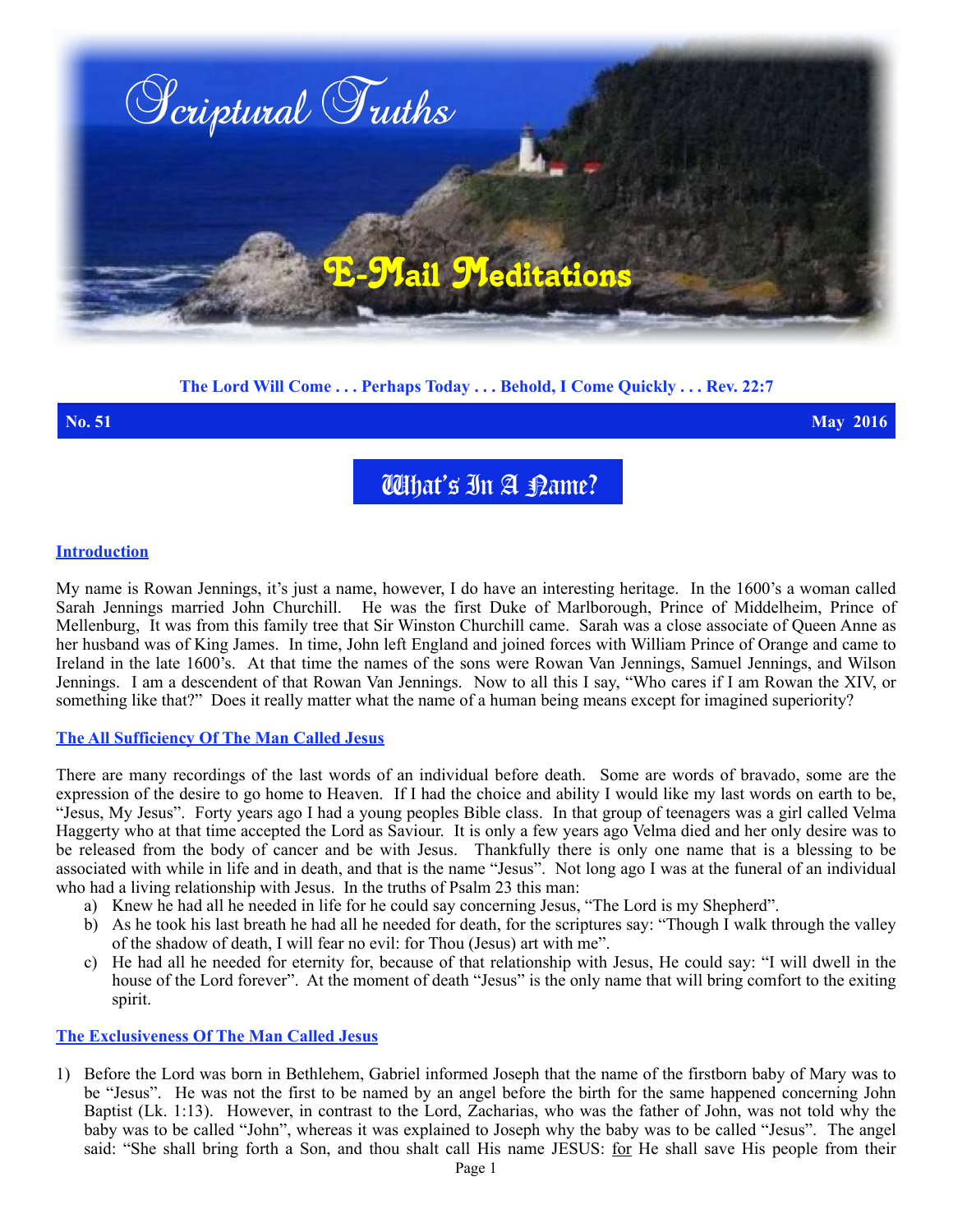sins" (Matt 1:21). The Apostle John wrote of the Lord being the "Saviour of the world" on two occasions. In his first epistle he gives three reasons for the Lord coming into the world:

- a) "In this was manifested the love of God toward us, because that God sent his only begotten Son (who was Jesus) into the world, that we might live through him" (1 Jn. 4:9).
- b) "Herein is love, not that we loved God, but that he loved us, and sent his Son to be the propitiation for our sins" (1 Jn. 4:10).
- c) God is making it very clear to every human being, the only one who is the Saviour of the world and can provide and assure the individual of having eternal life and being the recipient of God's fulness of mercy and grace (propitiation), is through Jesus.
- 2) Christ was very conscious of His preeminence, which was shown when He declared without reservation that He was:
	- a) "Greater than the temple" in permanence of glory and being God's eternal dwelling place (Matt. 12:6).
	- b) "Greater than Jonas" in His literal death and resurrection (Matt. 12:41).
	- c) "Greater than Solomon" in superior wisdom, glory, and unswerving devotion to God (Matt. 12:42).
	- d) "Greater than Jacob" in the fulness of the water He gives (Jn. 4:12; 7:37-39).
	- e) "Greater then Abraham" (Jn. 8:53).

3) Jesus stands in contrast to all others, for while He is truly man, yet He is much more.

- a) No other prophet, priest, religious leader of either Judaism or any other religion compares to Him.
- b) No other political figure, be he a king, Shah, or president, compares to Him.
- c) No other intellectual, be he a professor or lecturer, compares to Him.
- d) No other human compares to him for there has been in this world four orders of manhood.
	- i) Before sin came into the world through the disobedience of Adam, humanity was in a state of innocent humanity.
	- ii) When Adam sinned he and all humanity became fallen or sinful manhood.
	- iii) Those who are redeemed have been brought into a new order of manhood, they are a redeemed and justified humanity.
	- iv) Christ is unique for He is none of these, for He was holy humanity.
- 4) The name "Jesus" stands in eternal defiance of all those who teach that to be fit for Heaven an individual must do the best they can; be a good neighbour; keep the golden rule; pray; give to the church; etc. When Peter made his defense before the religious leaders of his day, he proclaimed: "Neither is there salvation in any other", then he gave the reason: "for there is none other name under heaven given among men, whereby we must be saved" (Acts 4:12). It was a bold unilateral statement with emphasis on a major observation:
	- a) Salvation from eternal damnation is found exclusively in Jesus (Acts 4:10-12). There is no mistaking it. To reject the salvation He has provided by His substitutionary sacrifice at Calvary, leaves God no other option but to banish an individual from the "presence of the Lord, and from the glory of His power" (2 Thess. 1:9). To reject the vicarious work of Christ is to assure oneself of being banished into Hell for all eternity.
- 5) Furthermore, God has placed an honour on the man "Jesus" that can be claimed by no other. It is an unchangeable, unchallengeable declaration. It is at the "name of Jesus" every knee shall bow (Rom. 14:11), for He is preeminent in judgment. God has given all judgment into His hands (Jn. 5:22, 27). It is completely irrelevant if an individual determines to try to work for salvation, denies God, takes the name of God or Jesus as a swear word, and lives as if there is nothing after death. The stark reality is, in the future of every individual there is eternity and standing before Jesus as the Judge. Then every stubborn attitude will be broken, and it will not matter what rank was held, what friends think, every knee shall bow and proclaim, "Jesus Christ is Lord" (Phil. 2:11).
	- a) Several years ago there were two little boys who were buddies. On an occasion one little fellow was drowning and his friend pulled him from certain death. Years passed and each went his own way. One became a judge and the other a murderer. As it so happened, the one who was the judge presided over the case where the man was found guilty. Before the sentencing, with great solemnity the judge said: "There was a day in which I was your saviour, today I am your judge".

As you read this, today the Lord could be your Saviour, but if rejected, and if an individual dies rejecting God's salvation exclusively in Christ and His finished work, He will be your Judge. There will be no appeal, no second opportunity, the individual will be found "Guilty" and banished from God for all eternity. The rejection of Jesus as Saviour assures the individual that they are already under the condemnation of God. There is no need to wait until the judgment, the verdict has already been announced: "Condemned already" (Jn. 3:18). There is no other sacrifice for sins (Heb. 10:26).